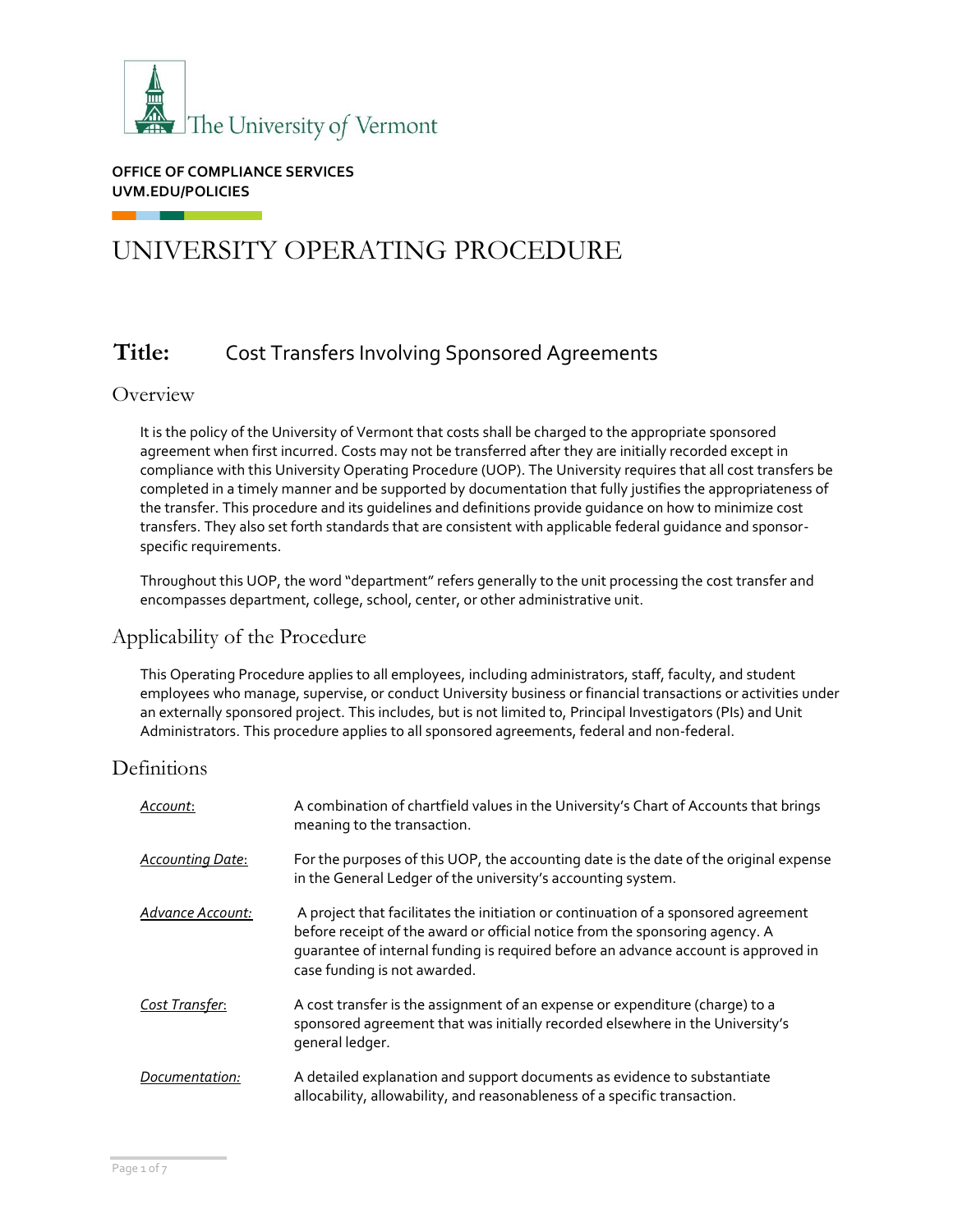- *Federal Formula Grant:* Federal funding for which the allocation methodology is strictly determined in federal statute or regulation. University examples of federal formula grants are the Hatch, McIntire-Stennis, Multi-State, Animal Health and Smith Lever Acts for Agricultural Research and Extension purposes.
- *Payroll Costs*: For the purposes for this UOP, payroll costs include: Salary, wage, and stipend expenses paid through the University's PeopleSoft Human Capital Management module. All additional payments above the base salary or hourly rate are included in these costs.
- *PI (Principal Investigator)*: As defined by Sponsored Project Administration, the individual responsible for determining that the expenditures are necessary, allowable, allocable, reasonable, properly approved, and adequately documented.
- *PI Designee*: A PI Designee is a University personnel member trained in the respective delegated duties.
- *Procurement Card Interim Reallocation Process*: The online method of reallocating charges from the default chartstring assigned to a purchasing card to another authorized chartstring. These reallocations occur within the purchasing card cycle of the original purchase.
- *Submission date*: A submission date is the most recent signature date from the initiating department on the cost transfer form. For Operating cost transfers, submission date is the date of journal submission, the date time stamp in PeopleSoft. For Payroll cost transfers, submission date is the most recent signature date from the initiating department on the cost transfer form.

Verification of Transactions: A process whereby financial transactions are analyzed to see if they meet the standards of reasonableness, allowability, and allocability, and are in accordance with sponsor and University guidelines.

## **Exceptions**

- 1. **Timely Salary Distribution & Additional Payment (eAPFs) Changes**  Salary distributions and additional payment forms are initially made based on estimated effort over an extended period of time. In accordance with UVM's [Effort Management Policy](https://www.uvm.edu/sites/default/files/UVM-Policies/policies/effortreporting.pdf) effort must be reviewed on a quarterly basis. Timely corrections to reflect actual effort made within 90 days of the original accounting date is not a cost transfer. However, the initiator must include an additional departmental approver in the workflow when sponsored project chartstrings are being corrected.
- 2. **Purchasing Card Purchases**  Reallocations to a sponsored agreement through the University's procurement card reallocation process are not considered a cost transfer. Per the cardholder acceptance agreement, cardholders must ensure that charges to default chartstrings are either correct or are reallocated to the correct chartstring before the end of each monthly procurement cycle.
- 3. **Chartfield value changes**  If the sponsored project and the allocation percentage remained unchanged, a change to a chartfield such as the source value is not a cost transfer.
- 4. **Reallocations of Operating Costs within the same sponsored agreement** Operating cost reallocation between projects and source within the same sponsored agreement are not considered cost transfers. This exception pertains to multi-disciplinary and multi-scope grants which have multiple project ids under one sponsored agreement in PeopleSoft.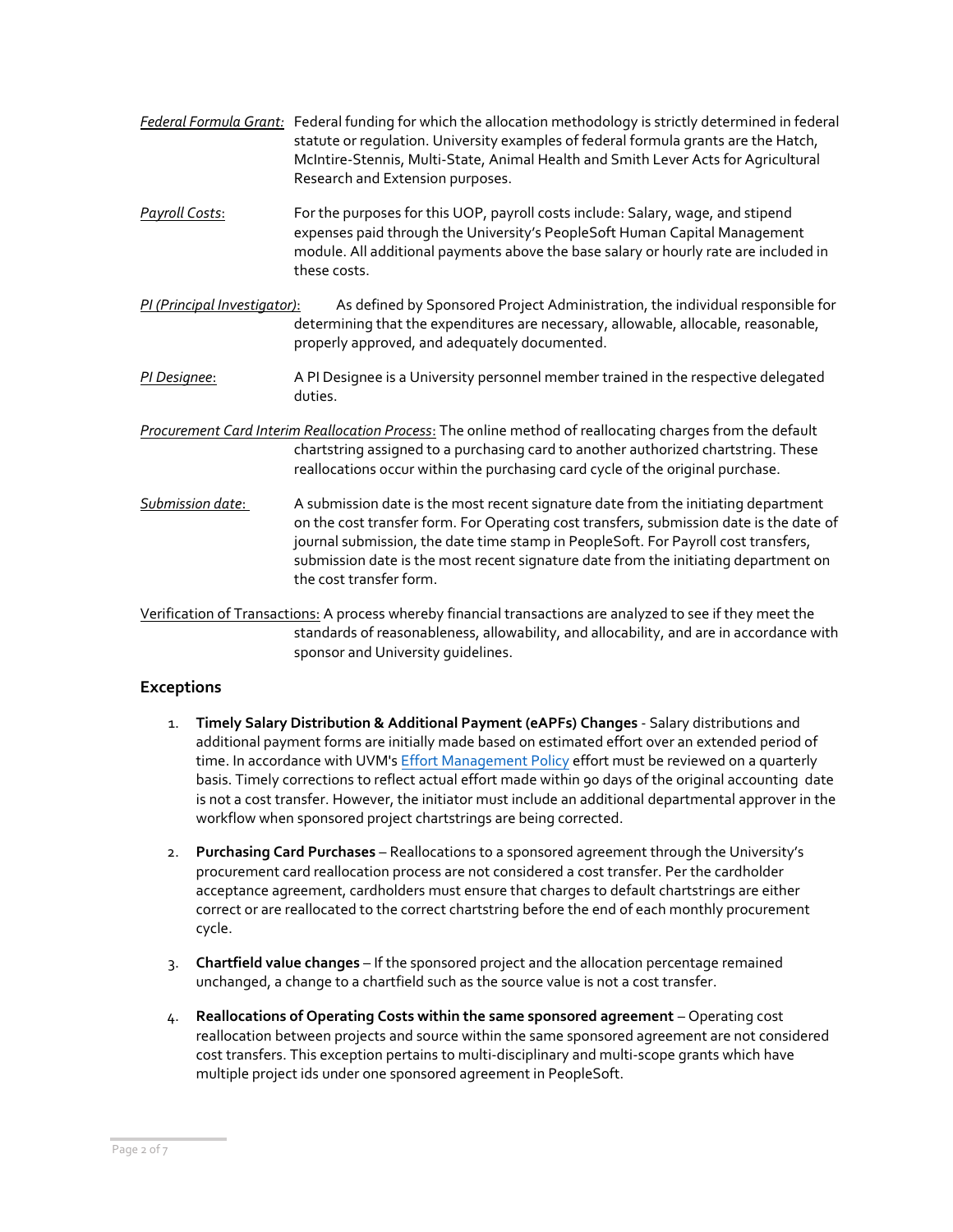- 5. **Central write off of expenses** Write-off of expenses from sponsored projects for adjustments (up to \$500) at closeout are not considered cost transfer. These write-offs are rare and occur only after exhausting all other viable alternatives.
- 6. **Predetermined cost allocations** in PeopleSoft are not cost transfers. For example, tuition remission costs are removed from fringe expenses on USDA sponsored agreements.

## Procedures

All University employees with responsibilities for sponsored agreements are expected to be aware of and comply with this UOP and the principles and requirements listed below. Confirmed violations may result in disciplinary action. In some instances, other independent charges may also result. Procedures for the investigation of suspected violations, imposition of disciplinary action, and the availability of grievance or appeal channels shall be governed by otherwise applicable University policies, handbooks, and collective bargaining agreements.

The University of Vermont follows the applicable federal guidance for cost transfers. Any costs allocable to a particular sponsored agreement may not be shifted to other sponsored agreements in order to meet deficiencies caused by cost overruns or other fund considerations, to avoid restrictions imposed by law or by terms of the sponsored agreement, or for other reasons of convenience.

The federal guidance contains the following two standards for financial management systems:

- 1. Written procedures exist for determining the reasonableness, allocability, and allowability of costs in accordance with the provisions of the applicable federal cost principles and the terms and conditions of the sponsored agreement.
- 2. Accounting records including cost accounting records are supported by source documentation.

Additionally, the University follows the [NIH Grants Policy Statement,](https://grants.nih.gov/policy/nihgps/index.htm) other sponsor-specific quidance, and the specific terms and conditions of individual sponsored agreements.

## **Minimizing Cost Transfers**

**Charging the Correct Sponsored Agreement** – The University expects that all costs are allocated to the appropriate sponsored agreement when the costs are initially incurred.

Per the University's Cost Policy on Sponsored Agreements, the four guiding principles of reasonableness, allocability, allowability, and the consistent treatment of the cost type (direct vs. indirect) must be used to determine whether a cost can be charged to a sponsored agreement. See the [Cost Policy](https://www.uvm.edu/sites/default/files/UVM-Policies/policies/SponAgree_CostPolicy.pdf) for criteria definitions.

Cost transfers must not be used as a means of managing costs on sponsored agreements. For example, expenses may not be temporarily posted to a sponsored agreement if the expenses are not allocable to that sponsored agreement. Similarly, small percentage changes in effort may not be submitted for the sole purpose of using up the unexpended dollars of a sponsored agreement.

**Advance Account** – An advance account should be established and used per the Establishment of Advance Accounts for Sponsored Projects procedure to minimize the use of cost transfers when, for example, awards are executed after their start date.

**Departmental Suspense Account** – The primary purpose of a departmental suspense account is to temporarily post encumbrances and expenses when a sponsored agreement is pending, funding has not been guaranteed, and no advance account has been established. Encumbrances and expenses should be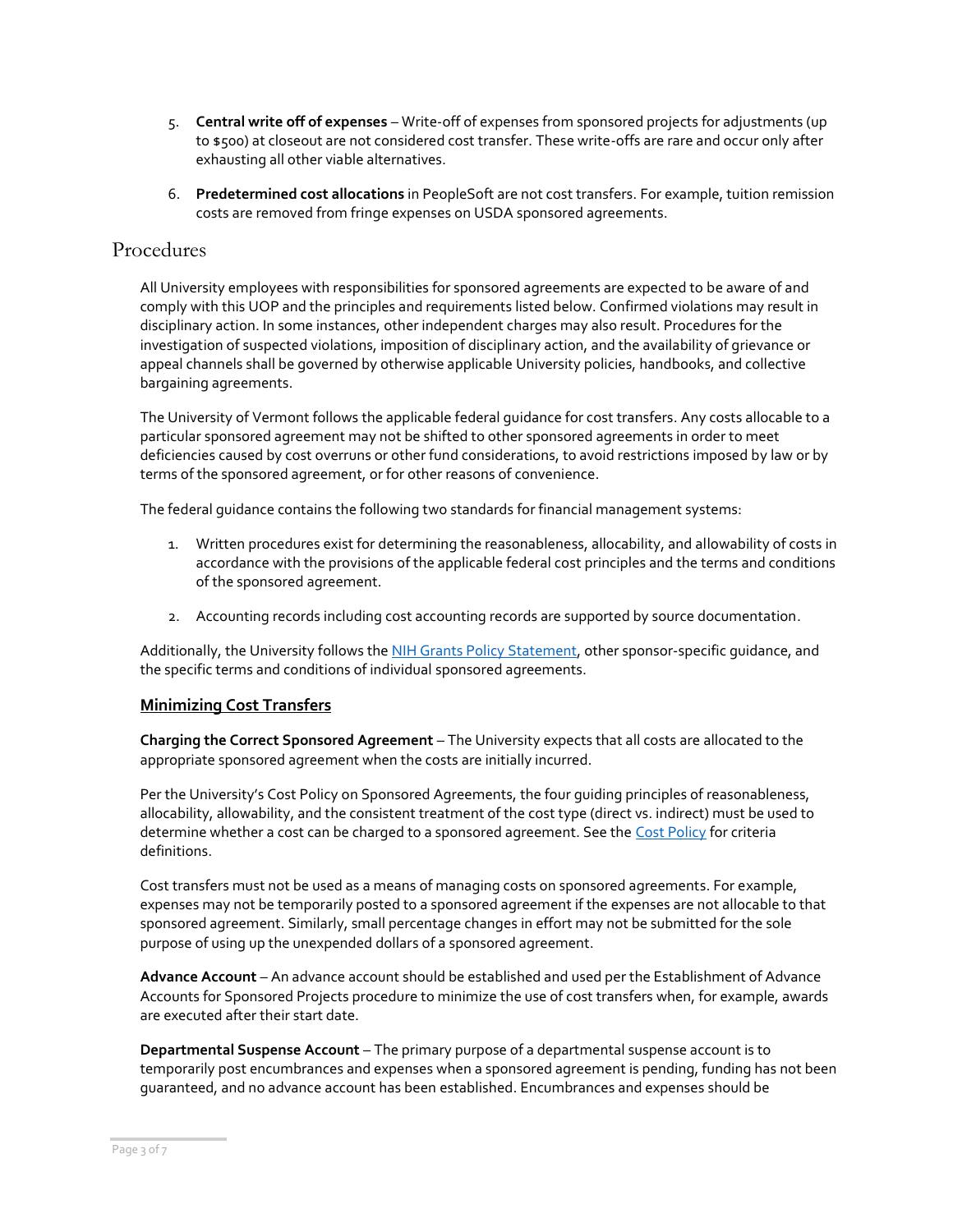transferred to the appropriate advance account or sponsored agreement within one month after the appropriate chartstring(s) are available.

**Payroll Allocations** – Principal Investigators should request planned payroll distribution changes in advance of personnel applying actual effort on their sponsored agreements.

Bi-weekly payroll personnel or a responsible official with suitable means of verification must ensure that hours charged to a sponsored agreement through the hourly submission processes of the University are correct.

**Non-Payroll Allocations** – To avoid unnecessary cost transfers, research personnel must charge or allocate goods and services among sponsored agreements at the time of the original purchase whenever possible and practical.

#### **Timeliness of Identifying and Correcting Costing Errors**

**Identifying Costing Errors –** It is the responsibility of Principal Investigators or PI Designee to ensure that verification of financial transactions on their respective sponsored agreements occurs on a timely basis (at least monthly). A cost transfer for any identified errors shall be processed promptly after an error is discovered.

**Timely Costing Error Correction (90-day rule)** – Cost transfers must be prepared and submitted no later than 90 calendar days from the accounting date of the original posting of the cost.

For Payroll cost transfers, submission date is the most recent signature date in the approval workflow on the cost transfer form prior to central unit approvals.

For Operating cost transfers, submission date is the date of journal submission, the date time stamp in PeopleSoft.

**Untimely Cost Transfer Requests (> 90 days)** – A cost transfer is considered untimely when it is submitted greater than 90 days from the accounting date of the original posting of the cost. Untimely transfer requests will only be approved under extenuating circumstances.

**Unallowable Expenses** – Departments must promptly remove all unallowable expenditures, once they are identified, regardless of timeframe.

#### **Justification and Documentation of Cost Transfers**

Cost transfers must be properly justified on the appropriate Cost Transfer Justification Form and submitted with sufficiently detailed documentation. The justification must include a detailed explanation from which an independent reviewer can understand the transfer request and conclude whether the expenditure is appropriate. A statement that merely states "to correct error" or "to transfer to correct account" is not sufficient. If the cost transfer is untimely, then the Cost Transfer Justification Form must also describe both the extenuating circumstances that justify the transfer and the corrective action that has been instituted to prevent future untimely cost transfers. All pertinent questions on the form must be answered completely and accurately.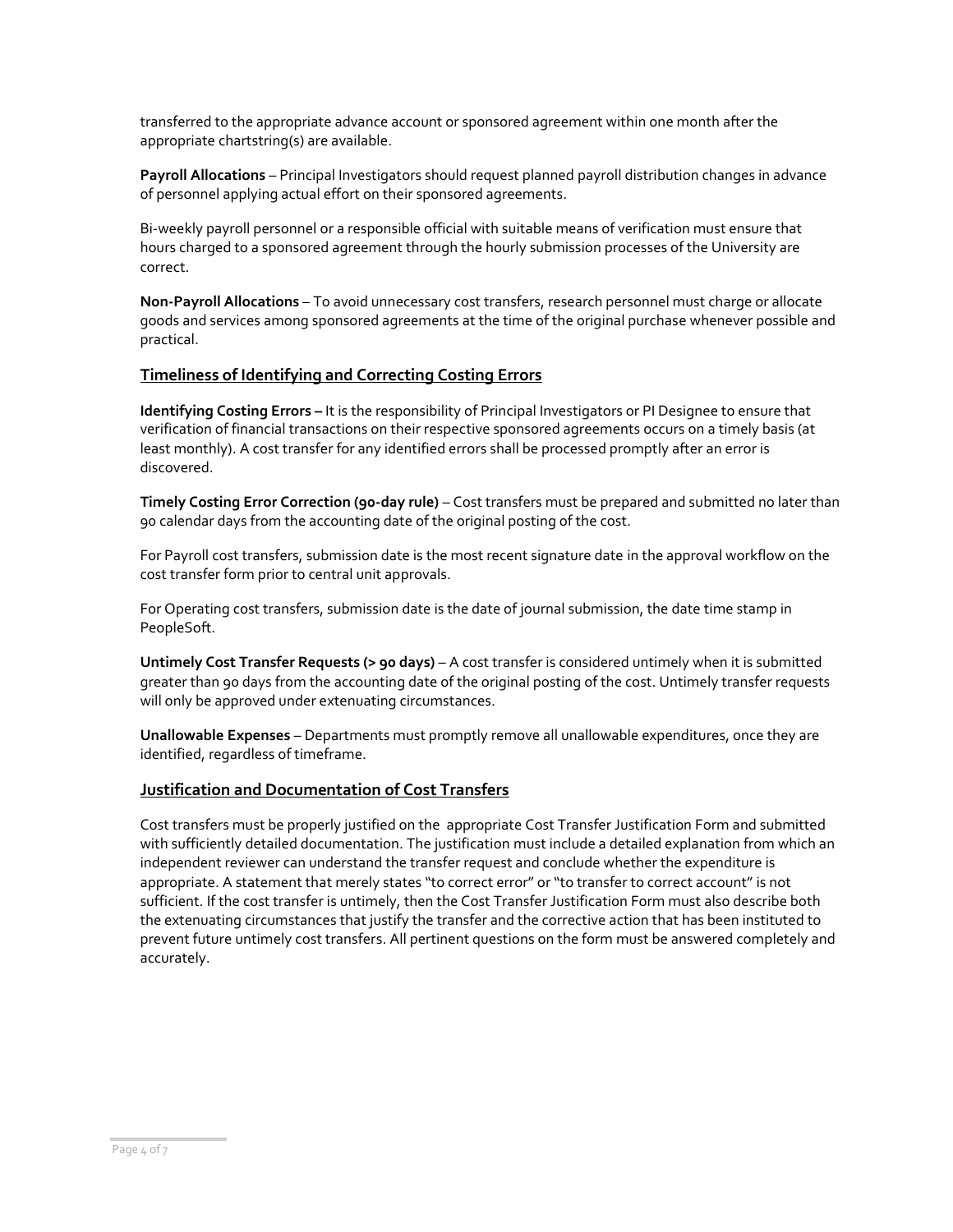**Supporting Documentation –** Supporting documentation is required to identify the original cost and confirm when the original cost was posted to the University's general ledger.

- Payroll Related Cost Transfers **–**
	- 1. The current salary distribution form or the original Additional Pay Form are required for cost transfer over 90 days from the original accounting date.
	- 2. The UV\_TL\_PAYABLE\_TIME\_DETAIL query details are required for all hourly wage cost transfers. Se[e wage transfer user guide](https://www.uvm.edu/sites/default/files/Division-of-Finance/UserGuides/wagetransfer.pdf) for more information.
- Non-Payroll Related Cost Transfers A copy of the Monthly Budget Report (Operating or Project) that displays the original chartstring, transaction, transaction number, and accounting date is an example of acceptable documentation.

Additional supporting information may be required for unusual circumstances.

#### **Authorization and Approvals**

The primary responsible person for financial accountability involving a cost transfer on a sponsored agreement is the Principal Investigator (PI). The PI may delegate the administrative processing of a cost transfer to a PI designee, a University personnel trained in those respective delegated duties. Delegation will not relieve the PI of responsibility for compliance.

**Departmental Approvals of Cost Transfers** – All cost transfers involving sponsored agreements, whether for labor or goods and services, require preparation and approval. Departments shall ensure that no one person has complete control over all aspects of a cost transfer. The individual who prepares the cost transfer request must not be the same person who approves it. The PI of the sponsored agreement receiving the charge must approve the cost transfer request if it is submitted more than 90 days from the accounting date of the original transaction. The approval may be demonstrated by a signature, e-mail, or via electronic workflow. When email is used for approval, the email content must be clear and explicit for an approver and/or an auditor to ascertain specifically what has been approved.

**Central Unit Approval of Cost Transfer Requests –** Central administrative units must review the appropriateness of cost transfer requests in a timely manner. Depending on the timeframe of the cost transfer request, the following approval levels are required:

| <b>Time Frame</b>             | <b>Cost Transfer Request</b><br><b>Type</b> | <b>Central Unit Approval</b>                |
|-------------------------------|---------------------------------------------|---------------------------------------------|
| $\leq$ 90 days                | Hourly Wage Transfers                       | Financial & Cost Accounting Services (FCAS) |
|                               | Non-Payroll Expenditure                     | Sponsored Project Administration (SPA)      |
|                               |                                             |                                             |
| > 90 days                     | Payroll Expenditures                        | Financial & Cost Accounting Services (FCAS) |
| <b>Cost Transfers</b><br>with | Non-Payroll Expenditure                     | Sponsored Project Administration (SPA)      |
| extenuating                   |                                             |                                             |
| circumstances                 |                                             |                                             |

Note: The Associate Controller, or delegate, must approve all untimely payroll cost transfers and Sponsored Projects Administration (SPA) approves all payroll cost transfers within 30 days of the end date of the sponsored agreement for budget purposes.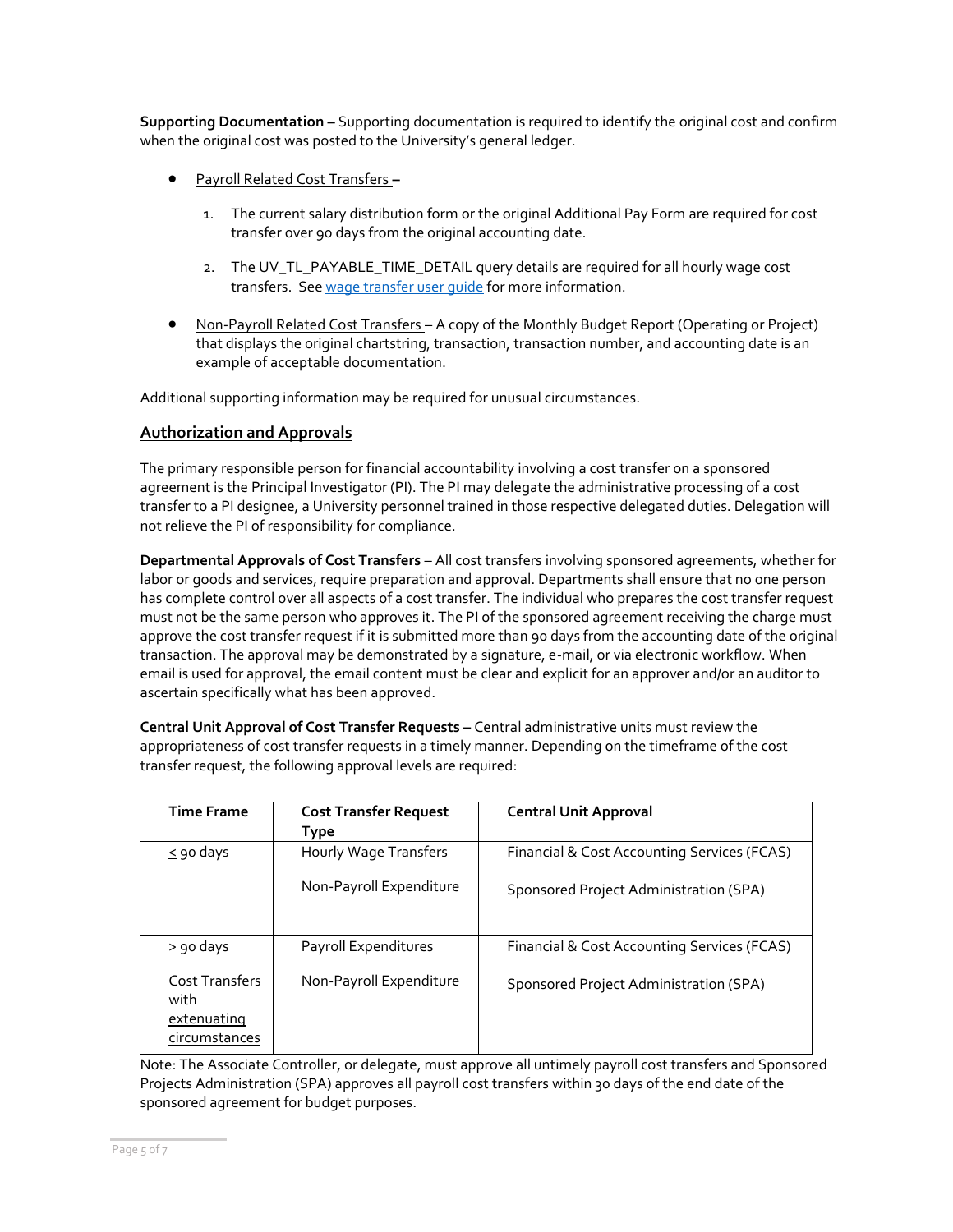Examples of extenuating circumstances that will be considered are:

- Late issuance of an official University communication regarding a sponsored agreement notice that is beyond the control of the requestor (activation of a new award or advance account, full execution of a subcontract, an extension of time, incremental funding, etc.)
- Failure of another department to take action when supporting documentation has been promptly submitted.

Extenuating circumstances generally do not include:

• Absence of the Principal Investigator or cognizant administrator or lack of experience of the staff administering the awards.

Untimely cost transfer requests without extenuating circumstances must be charged to institutional funds.

**Unallowable Expenses** – If the Department has not provided sufficient justification and documentation in a timely manner or has not transferred an unallowable expense off a sponsored agreement, Sponsored Project Administration has the authority to transfer the unallowable expense to the general fund account of the PI's unit.

Effort-related expenditures on a sponsored agreement that have not been certified within the timeframes of the University's Effort Management and Reporting Policy are subject to immediate removal from the sponsored agreements. Departments should be notified in advance of pending cost transfers to their respective general fund account and will have five business days to provide either justification for additional time or a specific general fund account other than their main general fund chartstring.

### **Contacts**

| Questions concerning the daily operational interpretation of this UOP should be directed to the following: |                             |  |  |  |  |
|------------------------------------------------------------------------------------------------------------|-----------------------------|--|--|--|--|
| Title(s)/Department(s):                                                                                    | <b>Contact Information:</b> |  |  |  |  |
| Associate Controller, Financial & Cost Accounting                                                          | costacct@uvm.edu            |  |  |  |  |
| <b>Services</b>                                                                                            |                             |  |  |  |  |
| Sponsored Project Administration                                                                           | $(802) 656 - 3360$          |  |  |  |  |
| (for Non-Payroll related Cost Transfer Requests                                                            | spa@uvm.edu                 |  |  |  |  |
| questions)                                                                                                 |                             |  |  |  |  |

Forms/Flowcharts/Diagrams

- [Non-Payroll Cost Transfer Request Justification Form](https://www.uvm.edu/sites/default/files/Sponsored-Project-Administration/nonpayroll_cost_transfer_form.pdf)
- Payroll Cost Transfer [Request Justification Form](https://www.uvm.edu/sites/default/files/Division-of-Finance/Forms/cost_transfer_form.pdf)

## Related Documents/Policies

- [Administrative Policy for Sponsored Project Administration Procedures](https://www.uvm.edu/sites/default/files/UVM-Policies/policies/SPAprocedures.pdf)
- Cost Policy [on Sponsored Agreements Policy](https://www.uvm.edu/sites/default/files/UVM-Policies/policies/SponAgree_CostPolicy.pdf)
- [Effort Management and](https://www.uvm.edu/sites/default/files/UVM-Policies/policies/effortreporting.pdf) Reporting on Sponsored Agreements Policy
- National [Institutes of Health](https://grants.nih.gov/policy/nihgps/index.htm) Grants Policy Statement
- [Non-Payroll Cost Transfer Procedure](https://www.uvm.edu/uvmweb/sponsored_programs/spa-procedures)
- OMB Uniform Guidance: Administrative [Requirements, Cost Principles, and Audit Requirements for](http://www.ecfr.gov/cgi-bin/text-idx?SID=704835d27377ef5213a51c149de40cab&node=2%3A1.1.2.2.1&rgn=div5)  Federal [Awards](http://www.ecfr.gov/cgi-bin/text-idx?SID=704835d27377ef5213a51c149de40cab&node=2%3A1.1.2.2.1&rgn=div5)